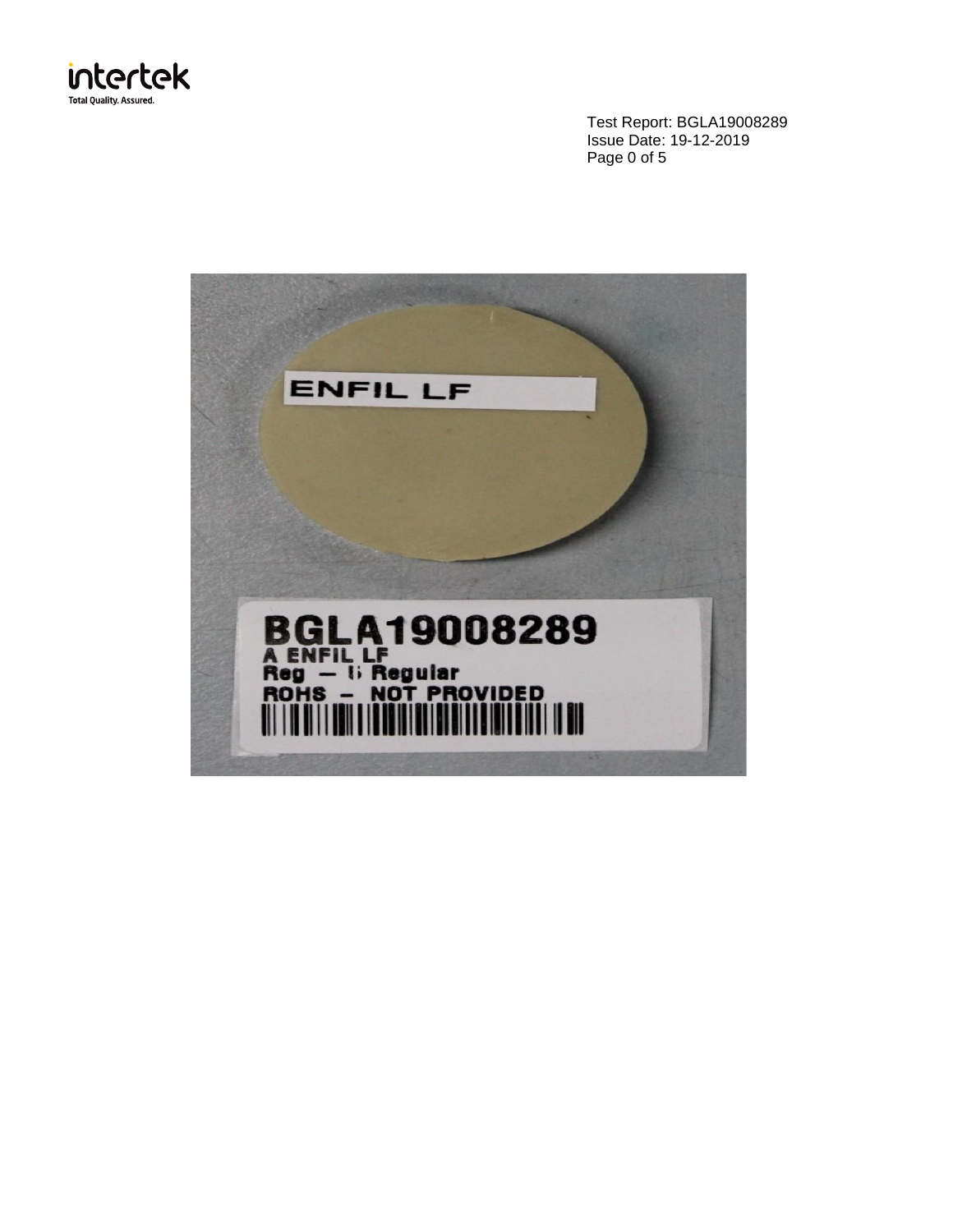

Test Report: BGLA19008289 Issue Date: 19-12-2019 Page 1 of 5

## **RAND POLYPRODUCTS PVT. LTD/PUNE**

3A/2. Old Gate No. 1649, Village Ghoawade, Pune, Maharashtra, 412108, India Attn: Mr. Rajiv Dongre, Mr Nayak U.V

# **SELF REFERENCE**

| Sample Description:    | One piece of ENFIL LF Sample Submitted. |
|------------------------|-----------------------------------------|
|                        | Tested Component: [A]: ENFIL LF         |
| Manufacturer's Name:   | Not Provided                            |
| Color:                 | A: ENFIL LF                             |
| Qty:                   | Not Provided                            |
| End Use                | Not Provided                            |
| <b>Season</b>          | Not Provided                            |
| Country of Destination | India                                   |
| Date of Receipt:       | 14/12/2019                              |
| Issued by:             | Intertek India Pvt. Ltd.,               |
|                        |                                         |

| <b>TESTED SAMPLE</b> | STANDARD                                  | <b>RESULTS</b> |  |
|----------------------|-------------------------------------------|----------------|--|
|                      | RoHS Annex II of 2011/65/EU and Amendment | <b>PASS</b>    |  |
|                      | (EU) 2015/863 RoHS-3                      |                |  |

**AUTHORIZED BY FOR INTERTEK INDIA PRIVATE LIMITED [ANALYTICAL – BANGALORE]**

 $1010$  $\mathbb{R}^3$ 

**AATHEESWARAN S Laboratory Manager - Analytical**

17/F, Industrial Suburb, 2nd stage, Yeshwanthpur Industrial Area, Bangalore - 560022. Karnataka. India. Tel : 080 - 40213700 Fax :080 – 40213960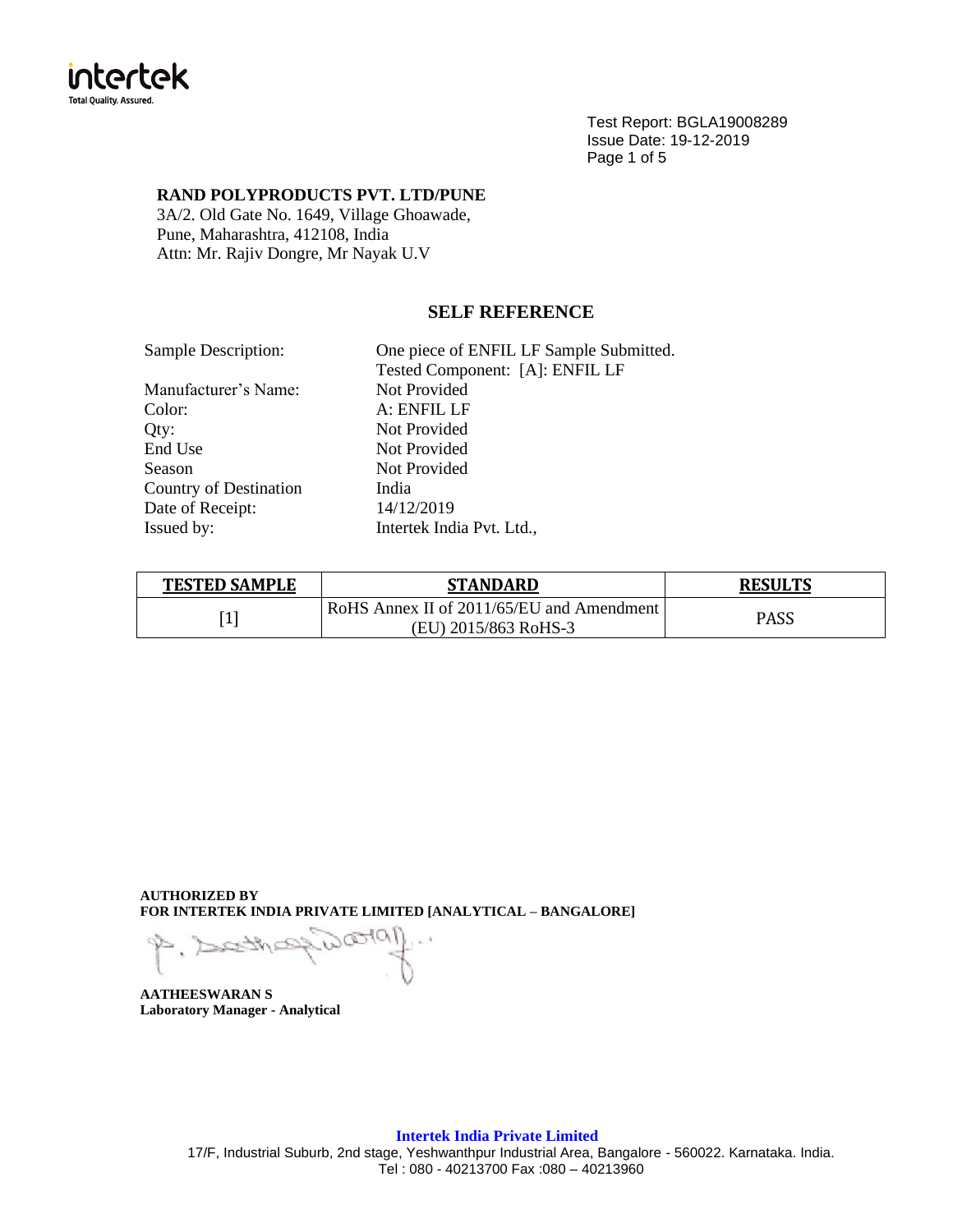

Test Report: BGLA19008289 Issue Date: 19-12-2019 Page 2 of 5

## **Test Result Summary:**

| <b>Test Item</b>             | Unit            | <b>Test Method</b>                                                                                                                                                                            | Result    | <b>RL</b>      |  |
|------------------------------|-----------------|-----------------------------------------------------------------------------------------------------------------------------------------------------------------------------------------------|-----------|----------------|--|
|                              |                 |                                                                                                                                                                                               | (A)       |                |  |
| <b>Heavy Metal</b>           |                 |                                                                                                                                                                                               |           |                |  |
| Cadmium (Cd) Content         | ppm             | With reference to IEC 62321-5:<br>2013, by microwave or acid<br>digestion and determined by ICP-<br>OES.                                                                                      | <b>ND</b> | $\overline{2}$ |  |
| Lead (Pb) Content            | ppm             | With reference to IEC 62321-5:<br>2013, by microwave or acid<br>digestion and determined by ICP-<br>OES.                                                                                      | <b>ND</b> | 2              |  |
| Mercury (Hg) Content         | ppm             | With reference to IEC 62321-<br>4:2013+AMD1:2017, by microwave<br>or acid digestion and determined<br>by ICP-OES.                                                                             | <b>ND</b> | $\overline{2}$ |  |
| Chromium VI (Cr6+) Content   | ppm             | With reference to IEC 62321-7-2:<br>2017, organic solvent was used to<br>dissolve or swell sample matrix,<br>followed by alkaline digestion and<br>determined by UV-Vis<br>Spectrophotometer. | ND        |                |  |
| Chromium VI (Cr6+) Content @ | $\mu$ g/<br>cm2 | With reference to IEC 62321-7-1:<br>2015, by boiling water extraction<br>and determined by UV-Vis<br>Spectrophotometer or visual<br>observation.                                              |           | 0.10           |  |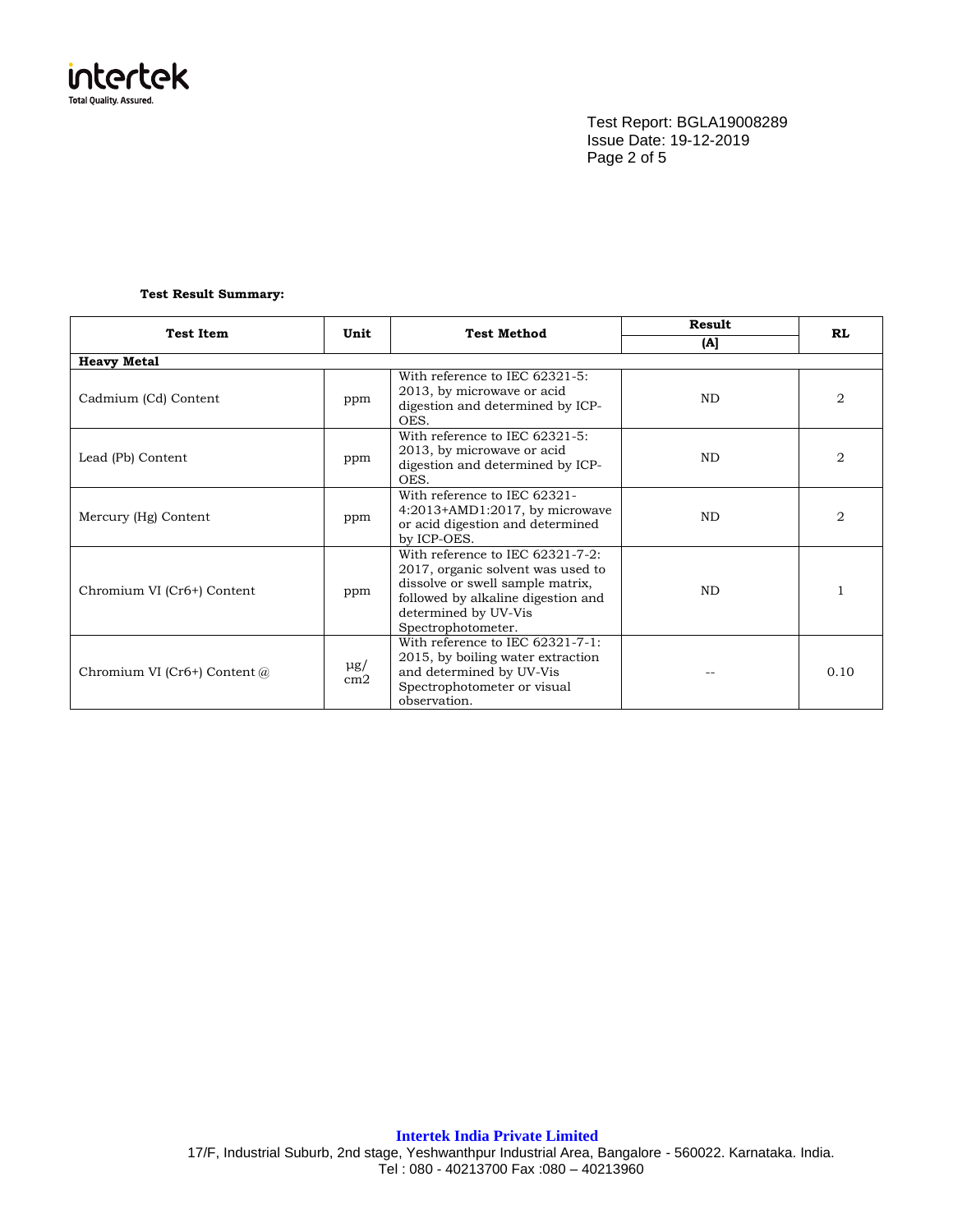

Test Report: BGLA19008289 Issue Date: 19-12-2019 Page 3 of 5

| <b>Test Item</b>                              | Unit | <b>Test Method</b>                                                                                                                               | Result    | <b>RL</b> |  |  |  |
|-----------------------------------------------|------|--------------------------------------------------------------------------------------------------------------------------------------------------|-----------|-----------|--|--|--|
|                                               |      |                                                                                                                                                  | (A)       |           |  |  |  |
| <b>Polybrominated Biphenyls (PBBs)</b>        |      |                                                                                                                                                  |           |           |  |  |  |
| Monobrominated Biphenyls (MonoBB)             | ppm  |                                                                                                                                                  | <b>ND</b> | 5         |  |  |  |
| Dibrominated Biphenyls<br>(DiBB)              | ppm  |                                                                                                                                                  | <b>ND</b> | 5         |  |  |  |
| <b>Tribrominated Biphenyls</b><br>(TriBB)     | ppm  | With reference to IEC 62321-6:<br>2015, by solvent extraction and                                                                                | <b>ND</b> | 5         |  |  |  |
| Tetrabrominated Biphenyls (TetraBB)           | ppm  |                                                                                                                                                  | <b>ND</b> | 5         |  |  |  |
| Pentabrominated Biphenyls (PentaBB)           | ppm  | determined by GC-MS and further<br>HPLC-DAD confirmation when                                                                                    | <b>ND</b> | 5         |  |  |  |
| Hexabrominated Biphenyls (HexaBB)             | ppm  | necessary.                                                                                                                                       | <b>ND</b> | 5         |  |  |  |
| Heptabrominated Biphenyls (HeptaBB)           | ppm  |                                                                                                                                                  | <b>ND</b> | 5         |  |  |  |
| Octabrominated Biphenyls (OctaBB)             | ppm  |                                                                                                                                                  | <b>ND</b> | 5         |  |  |  |
| Nonabrominated Biphenyls (NonaBB)             | ppm  |                                                                                                                                                  | <b>ND</b> | 5         |  |  |  |
| Decabrominated Biphenyl (DecaBB)              | ppm  |                                                                                                                                                  | <b>ND</b> | 5         |  |  |  |
| <b>Polybrominated Diphenyl Ethers (PBDEs)</b> |      |                                                                                                                                                  |           |           |  |  |  |
| Monobrominated Diphenyl Ethers<br>(MonoBDE)   | ppm  |                                                                                                                                                  | <b>ND</b> | 5         |  |  |  |
| Dibrominated Diphenyl Ethers<br>(DiBDE)       | ppm  |                                                                                                                                                  | <b>ND</b> | 5         |  |  |  |
| Tribrominated Diphenyl Ethers<br>(TriBDE)     | ppm  |                                                                                                                                                  | <b>ND</b> | 5         |  |  |  |
| Tetrabrominated Diphenyl Ethers<br>(TetraBDE) | ppm  |                                                                                                                                                  | <b>ND</b> | 5         |  |  |  |
| Pentabrominated Diphenyl Ethers<br>(PentaBDE) | ppm  | With reference to IEC 62321-6:<br>2015, by solvent extraction and<br>determined by GC-MS and further<br>HPLC-DAD confirmation when<br>necessary. | ND        | 5         |  |  |  |
| Hexabrominated Diphenyl Ethers<br>(HexaBDE)   | ppm  |                                                                                                                                                  | <b>ND</b> | 5         |  |  |  |
| Heptabrominated Diphenyl Ethers<br>(HeptaBDE) | ppm  |                                                                                                                                                  | <b>ND</b> | 5         |  |  |  |
| Octabrominated Diphenyl Ethers<br>(OctaBDE)   | ppm  |                                                                                                                                                  | <b>ND</b> | 5         |  |  |  |
| Nonabrominated Diphenyl Ethers<br>(NonaBDE)   | ppm  |                                                                                                                                                  | <b>ND</b> | 5         |  |  |  |
| Decabrominated Diphenyl Ether<br>(DecaBDE)    | ppm  |                                                                                                                                                  | <b>ND</b> | 5         |  |  |  |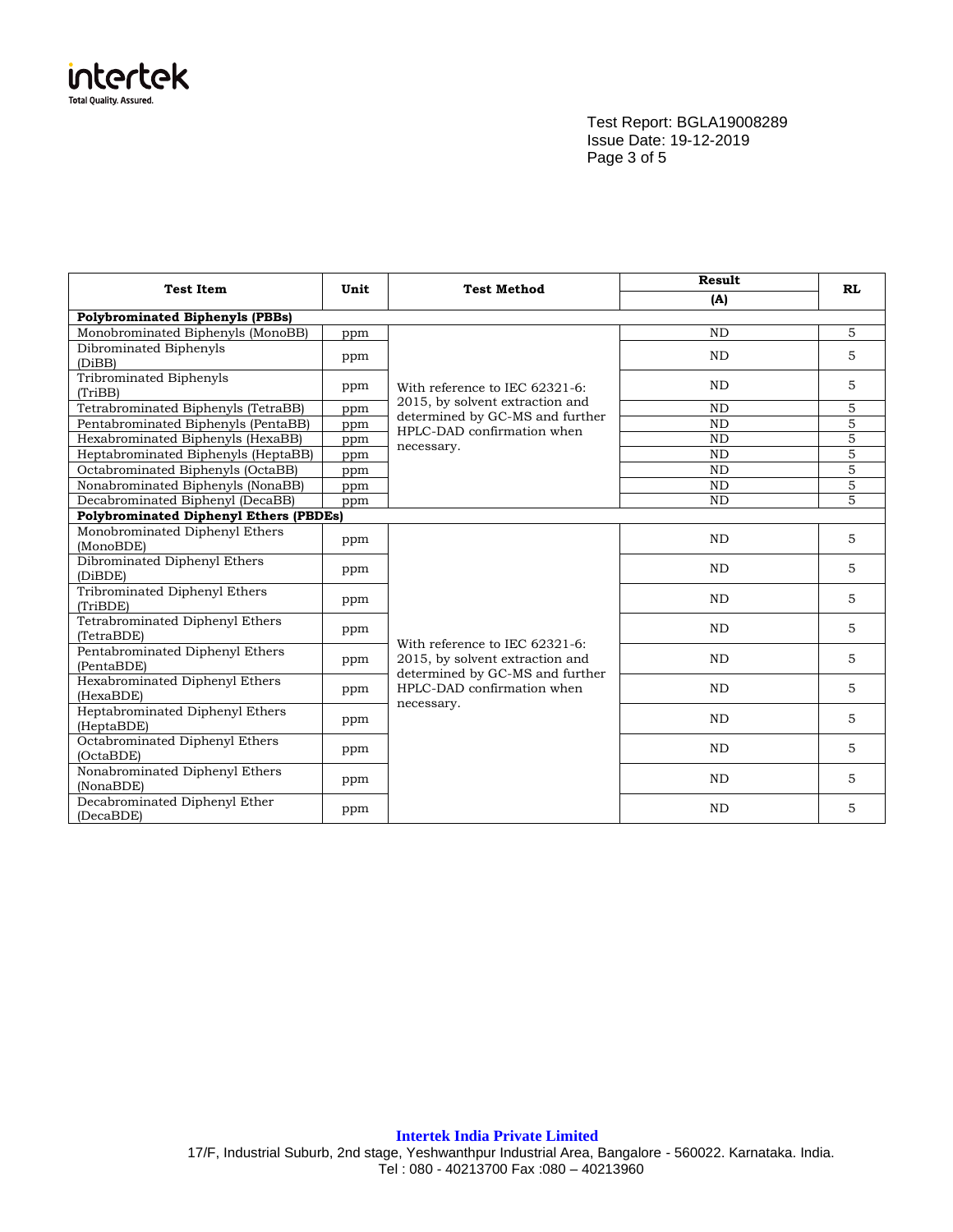

### Test Report: BGLA19008289 Issue Date: 19-12-2019 Page 4 of 5

| <b>Test Item</b>                  | Unit |                                                                                           | Result<br>(A) | RL |  |
|-----------------------------------|------|-------------------------------------------------------------------------------------------|---------------|----|--|
| <b>Phthalates</b>                 |      |                                                                                           |               |    |  |
| Di(2-ethylhexyl) Phthalate (DEHP) | ppm  | With reference to IEC 62321-<br>8:2017, by solvent extraction and<br>determined by GC-MS. | ND            | 50 |  |
| Dibutyl Phthalate (DBP)           | ppm  |                                                                                           | ND            | 50 |  |
| Benzyl Butyl Phthalate (BBP)      | ppm  |                                                                                           | ND            | 50 |  |
| Diisobutyl Phthalate (DIBP)       | ppm  |                                                                                           | ND            | 50 |  |

| Remarks: | ppm       | $\vert$ = | Parts per million based on weight of tested sample $=$ mg/kg |  |
|----------|-----------|-----------|--------------------------------------------------------------|--|
|          | <b>ND</b> | $=$       | Not detected                                                 |  |
|          | RL        |           | Reporting limit, quantitation limit of analyte in sample     |  |
|          |           | $=$       | Failed component                                             |  |

## @ The explanation of Chromium VI (Cr6+) analysis results

| Colorimetric result                                | Oualitative<br>Result | Explanation                                                                                                                                                                                                      |
|----------------------------------------------------|-----------------------|------------------------------------------------------------------------------------------------------------------------------------------------------------------------------------------------------------------|
| $< 0.10 \mu g/cm2$                                 | Negative              | The result of sample is negative for Cr(VI). The sample coating is considered a non-Cr(VI) based<br>coating.                                                                                                     |
| $\geq 0.10 \mu g/cm2$<br>and $\leq 0.13 \mu$ g/cm2 | Inconclusive          | The result of sample is considered to be inconclusive. If addition samples are available,<br>recommend to add trials and get the average result for the final determination.                                     |
| $> 0.13 \mu g/cm2$                                 | Positive              | The result of sample is positive for Cr(VI). The sample coating is considered to contain Cr(VI).<br>A result expresses as Positive, while not an actual value, which indicates a visual observation<br>was used. |